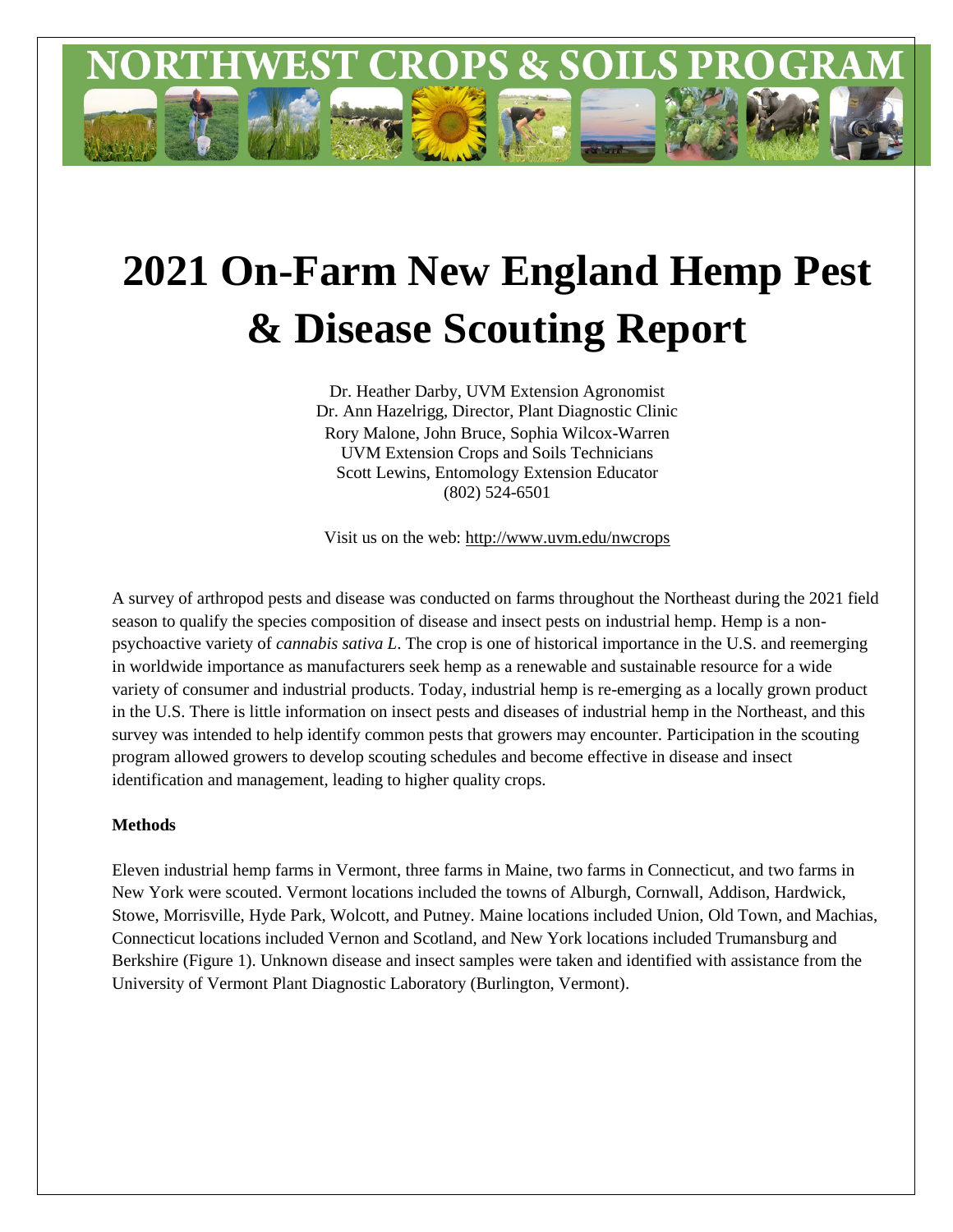

Since the type of diseases and pests change over the course of the season, farms were scouted at two critical periods during the growing season; at flower development stage (mid-August) and just before harvest (mid-September). Three adjacent plants were scouted at five locations within each field in a W-shaped pattern to ensure all quadrants of the field were assessed. Five leaves were randomly selected including top, mid and lower sections of the plants, as well as the terminal and 4 axillary cola buds (pre-harvest),

**Figure 1. Locations of farm scouting sites, 2021. (Esri, WGS 84 Basemap).** 

and evaluated for incidence (number of leaves affected) and severity (% total leaf damage; see Figure 2) for each of the diseases and insect pests listed in the scouting form. Incidence results refer to the leaves scouted, except for botrytis, which includes the cola buds. Stems, crown, and root issues were also noted if present, and the presence of other diseases, pests, or disorders were noted.



**Figure 2. Leaf assessment scale from Hemp Diseases and Pests, McPartland, 2000.** 

# **Common Diseases in Industrial Hemp**

*Sclerotinia sclerotiorum***,** or white mold, spreads by spores that are carried by wind and insects (Figure 3). Spores infect the stem and flower in hemp. The resting bodies of the fungus, sclerotia, can overwinter in the soil and remain viable for over 5 years. Moist conditions, high humidity, and warm temperatures encourage spore survival and growth. Seedlings may rot or become stunted, leading to poor establishment and lower yields. Alternative hosts include many broadleaf crops and weeds, so good weed control and proper rotations are key to its management.

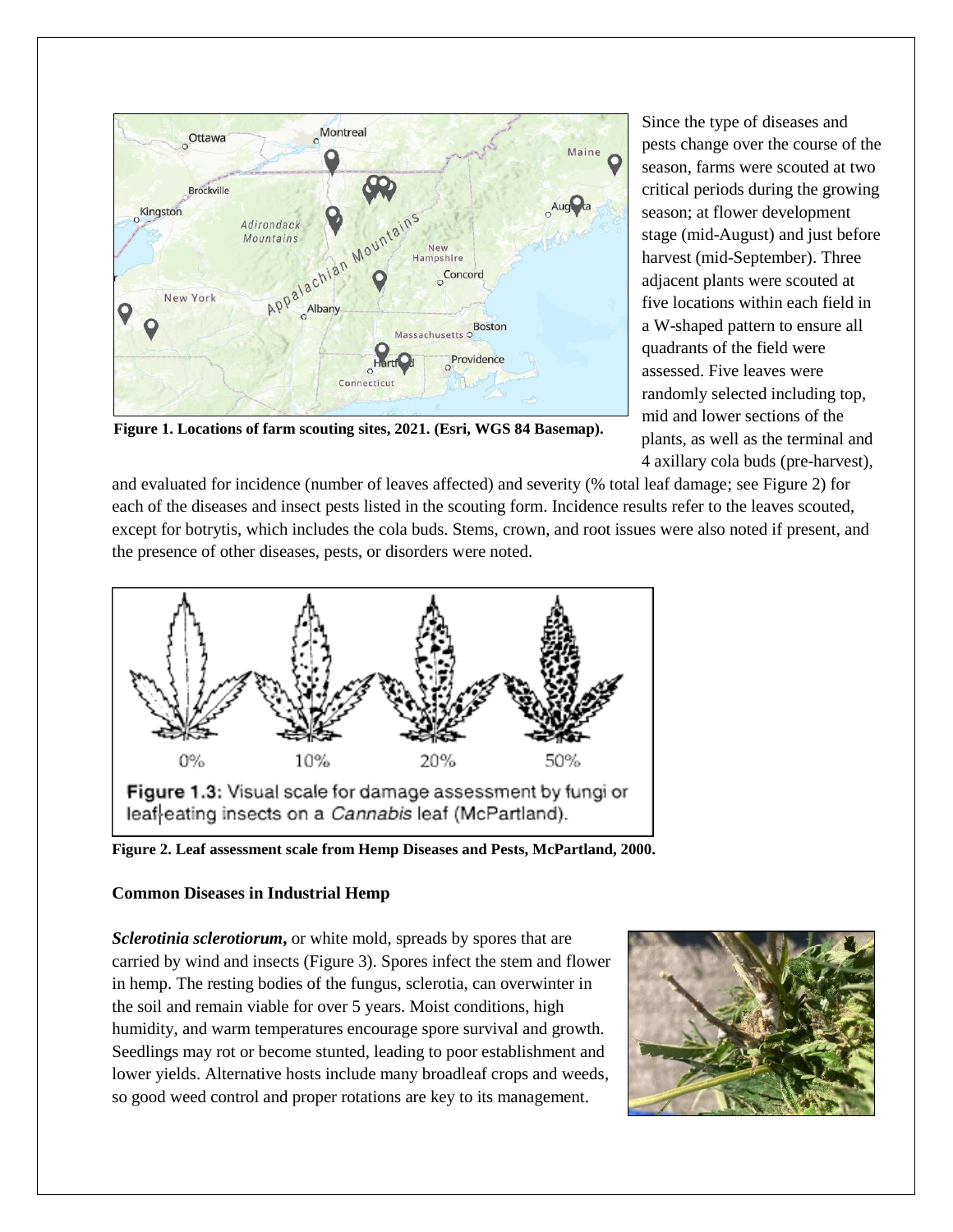*Botrytis cinerea,* or grey mold, is a necrotrophic fungus that can cause brown, damp lesions on the plant. Infected leaves and flowers become necrotic and produce grey spores, and stalks may break (Figure 4). When tissue decays, it produces black rounded pieces of sclerotia, which are overwintering vessels, that look like rodent scat. *Botrytis* can cause damping off early in the season especially in wet years.

*Leaf Spots* can include several species of pathogens, and one specific to hemp is *Septoria cannabis*. Like most foliar diseases, it requires moist condition to germinate, and begins at the ground in the bottom leaves, working its way up the plant. Common signs are yellow spots, and discoloration (browning and yellowing).

*Powdery mildew* appears as patches of white spores on the surface of leaves (Figure 5). If the infection progresses, and entire leaves, petioles, and flowers become covered, that can lead to reduced flower quality. Even though powdery mildew can be found in hops, a close relative of hemp, it is not known if the same race of the pathogen attacks both plant hosts.

### **Figure 3. Sclerotinia (white mold)**



**Figure 4. Botrytis (grey mold)**



**Figure 5. Powdery mildew**

## **Common Insect and Mite Pests in Industrial Hemp**

*Cannabis aphids* winged and wingless forms are found on leaves and stems, change color later in season (cream/light green to pale pink to light brown), and feed on fluid in phloem (often little to no leaf symptoms) (Figure 6). Populations slowly grow as the season progresses, high populations cause reduce plant vigor, slow growth, wilting and leaf yellowing.

*Two spotted spider mites* are very small straw color to green mites (adults have a pair of large, dark spots on each side of body) often found on leaf undersides along with cast skins and eggs (Figure 7). Leaf stippling is a common symptom seen on leaves, as well as extensive webbing when infestation is severe. Populations can explode during hot and dry conditions, or after pesticide applications.



**Figures 6 & 7. Cannabis aphid** *(left)* **and two spotted spider mites** *(right)*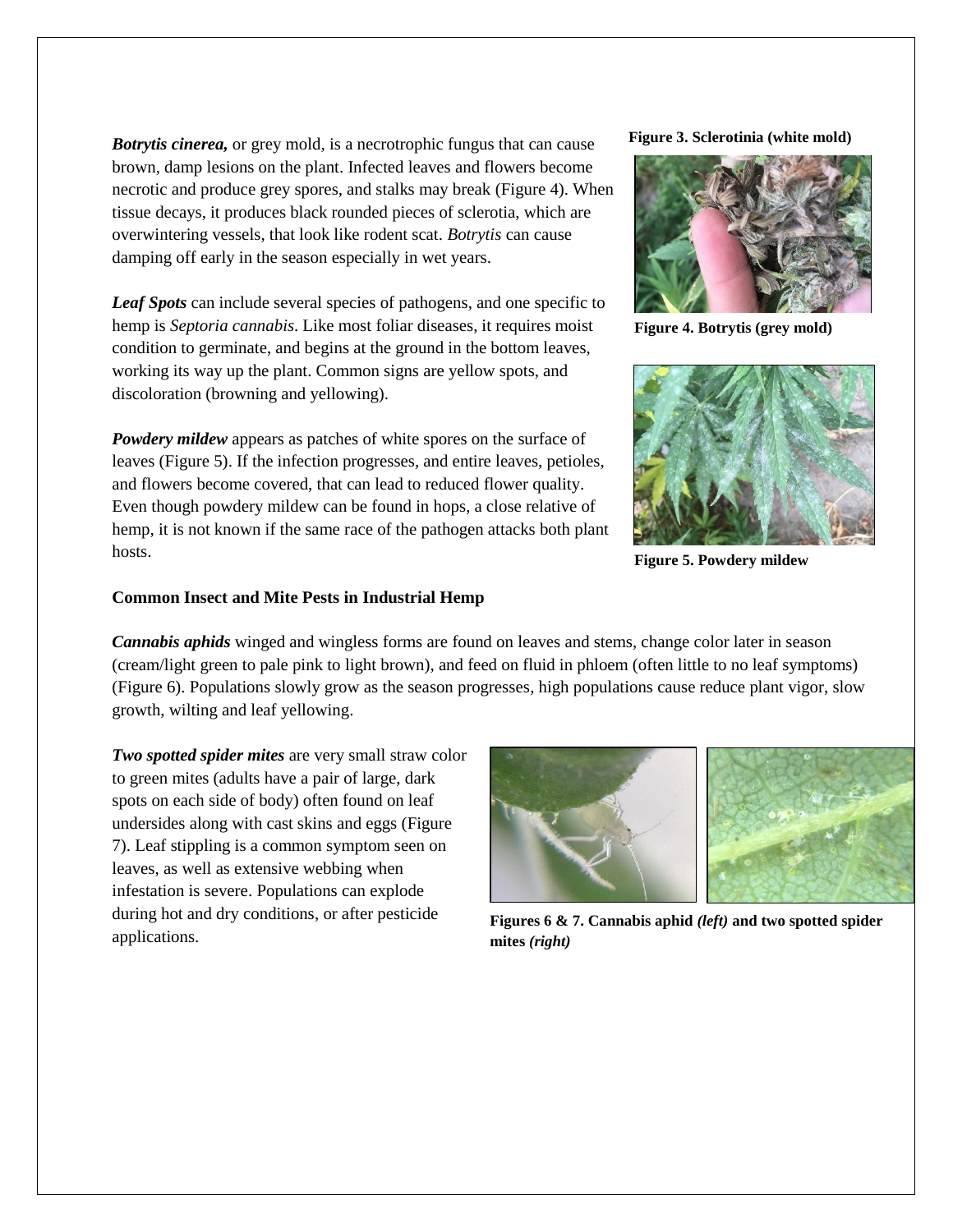*European cornborer* do not prefer hemp, but if a preferred host is not during one of the two flights, the adult moths will lay eggs on hemp (Figure 8). The peak  $1<sup>st</sup>$  flight late June to early July in VT will result in damage and stems causing them to break. In most of our region, enough degreeaccumulation occurs for a 2<sup>nd</sup> flight in August that can lead to damaged buds.

*Flea beetles* are tiny black beetles (different species may be present) whose larvae feed on plant roots, though the larval damage is not significant. The adults, however, cause small "shot hole" wounds on leaves. There are two adult generations, in June/early July and late August/September, but generally only the large populations when plants are young affect plant growth because feeding can damage growing points.

*Potato leafhoppers* adults are small wedge-shaped insects blown in on weather currents early in June (Figure 9). The winged adults will readily jump and fly when disturbed, however the wingless nymphs will simply scuttle around on the underside of the leaves. They can have several generations that build throughout the season, leading to the characteristic "hopperburn" damage, as sign of cell death, and reduced photosynthesis.



**Figure 8. European corn borer**  $\sim$   $\sim$   $\sim$ 



**Figure 9. Potato leafhoppers on hops**

## **Diseases Identified On-Farm**

The warm and dry growing conditions throughout much of the season resulted in relatively low levels of foliar and root disease. *Sclerotinia* white mold was observed in Maine and Vermont, and powdery mildew was observed in Connecticut and Vermont. Leaf spots were seen in every state and at every farm site except one farm in Addison, Vermont. Botrytis was also recorded in every state. The plant diseases identified during the 2021 growing season are listed by state in Table 1, and leaf spot and botrytis incidence are mapped in Figures 10 and 11. Data by scouting date and farm are shown in Tables 2 and 3.

| <b>State</b> | <b>Leaf Spots</b> | <b>Powdery Mildew</b> | <b>Botrytis</b> | Sclerotinia |
|--------------|-------------------|-----------------------|-----------------|-------------|
| Connecticut  |                   |                       |                 |             |
| Maine        |                   |                       |                 |             |
| New York     |                   |                       |                 |             |
| Vermont      |                   |                       |                 |             |

#### **Table 1. Disease presence by state, 2021.**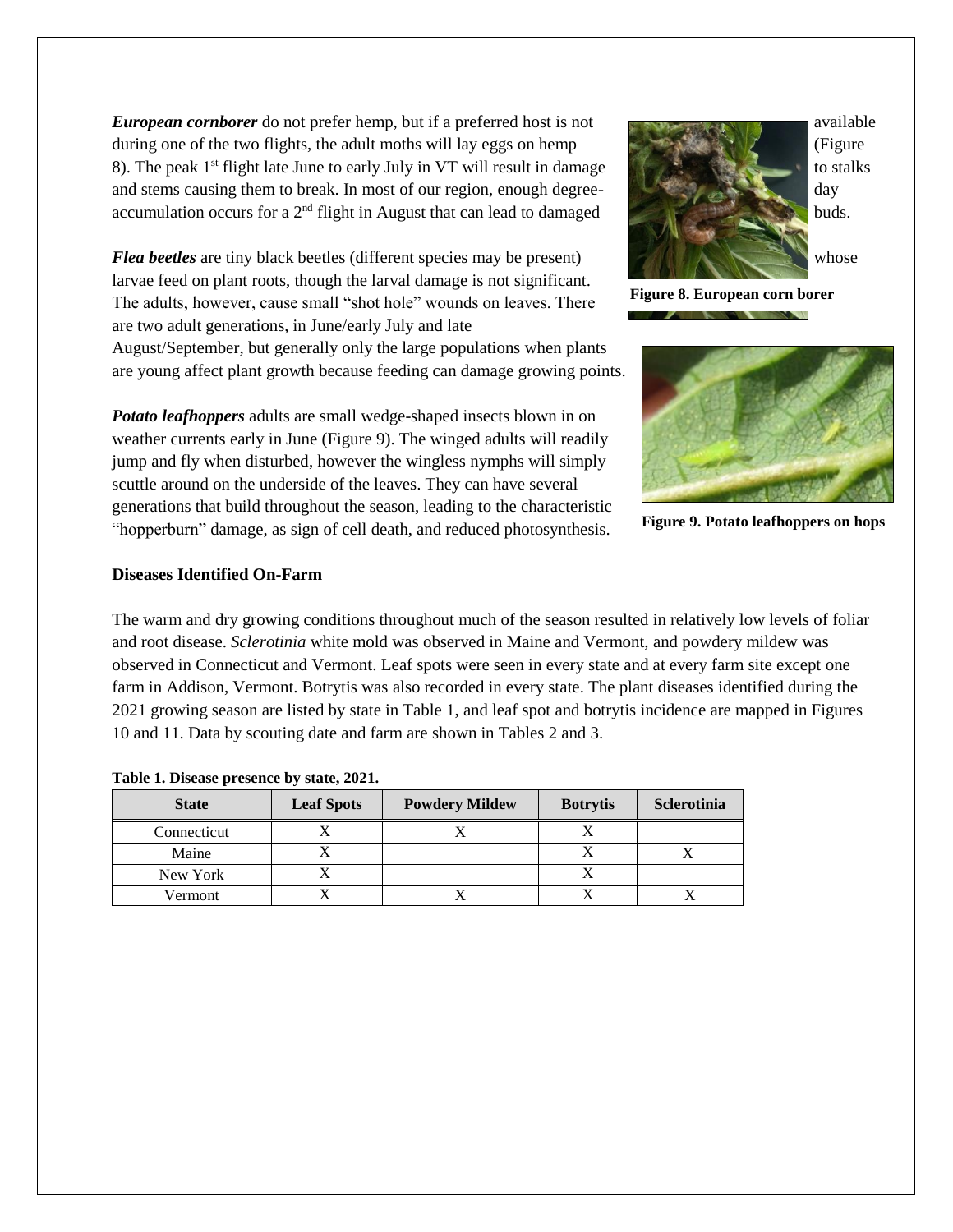

**Figure 10. Leaf spot severity, 2021.** Average leaf spot severity is represented by the size of the dot, which marks the farm location. The average severity of all disease scouted is represented by the color of the marker. *(Legend below Figure 11).* 



**Figure 11. Botrytis severity, 2021.** Average botrytis severity is represented by the size of the dot, which marks the farm location. The average severity of all disease scouted is represented by the color of the marker.

Low average (all disease) severity **Low average (all disease)** severity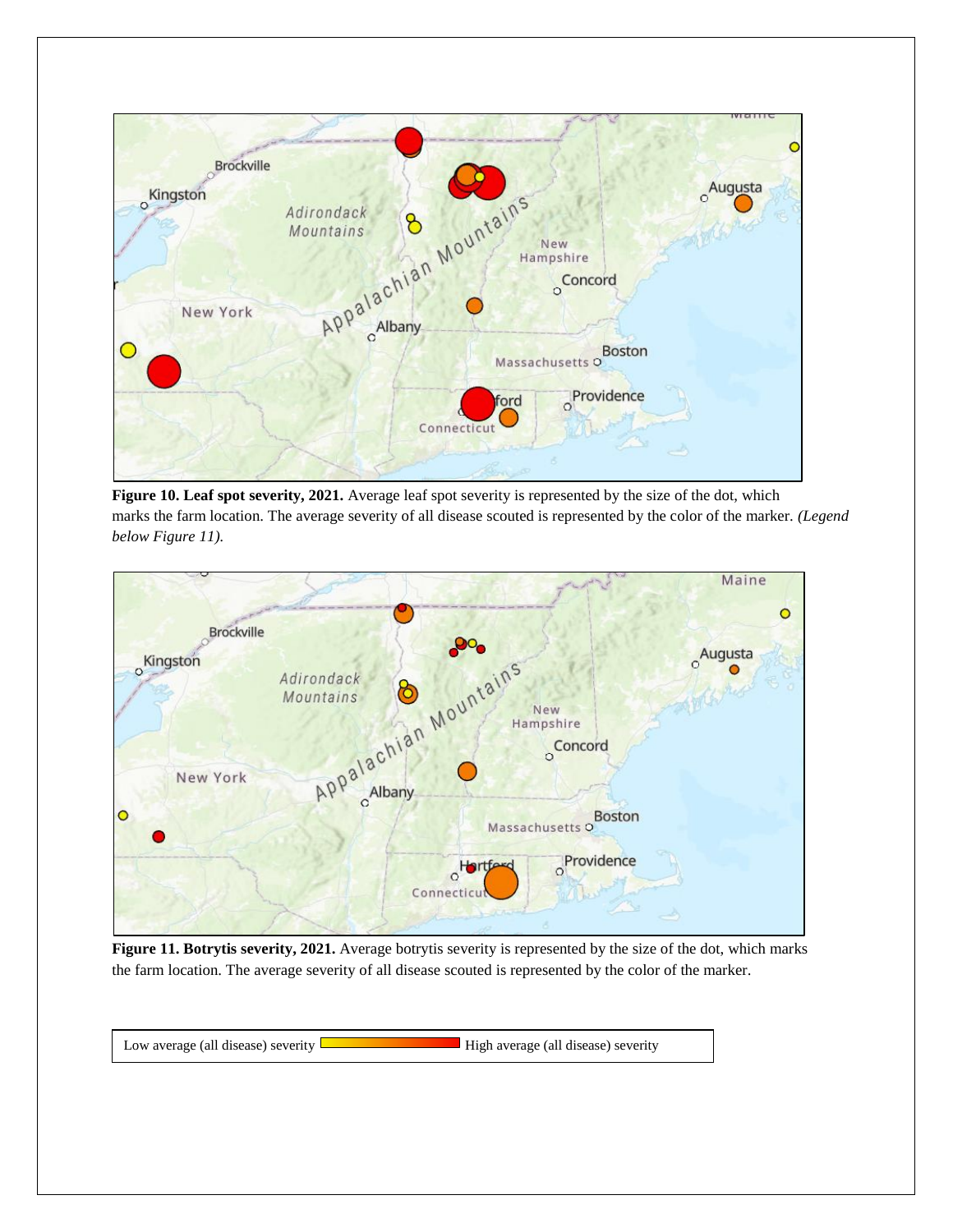|              |                  |               |                   | Flowering       |                  | Pre-harvest   |                   |                 |             |  |  |
|--------------|------------------|---------------|-------------------|-----------------|------------------|---------------|-------------------|-----------------|-------------|--|--|
| <b>State</b> | Town             | Leaf<br>spots | Powdery<br>Mildew | <b>Botrytis</b> | Sclerotinia      | Leaf<br>spots | Powdery<br>Mildew | <b>Botrytis</b> | Sclerotinia |  |  |
|              |                  | Sev           | Sev $(\%)$        | Sev(%)          | Sev $(\%)$       | Sev $(\%)$    | Sev(%)            | Sev(%)          | Sev $(\%)$  |  |  |
|              |                  | $(\%)$        |                   |                 |                  |               |                   |                 |             |  |  |
| Connecticut  | Vernon           | 7.5           | $0.0\,$           | 0.0             | 0.0 <sub>1</sub> | 21.7          | 2.03              | 0.0             | 0.0         |  |  |
|              | Scotland         | 0.5           | 0.0               | 0.0             | 0.0              | 11.0          | 0.0               | 8.87            | 0.0         |  |  |
| Maine        | Machias          | 2.61          | 0.0               | 0.0             | 0.01             | 0.01          | 0.0               | 0.0             | 0.0         |  |  |
|              | Union            | 3.72          | 0.0               | 0.0             | 0.0              | 7.21          | 0.0               | 0.04            | 0.03        |  |  |
|              | Old Town         | 0.19          | 0.0               | 0.04            | 0.0              | 0.17          | 0.0               | 0.04            | 0.0         |  |  |
| New York     | Trumansburg      | 1.06          | 0.0               | 0.0             | 0.0              | 6.61          | 0.0               | 0.07            | 0.0         |  |  |
|              | <b>Berkshire</b> | 11.1          | 0.0               | 0.0             | 0.0              | 18.0          | 0.0               | 1.07            | 0.0         |  |  |

**Table 2. The average severity of diseases on hemp at flowering and pre-harvest in Connecticut, Maine, and New York, 2021. Severity is for 5 leaves per plant on 15 plants per field.** 

**Table 3. The average severity of diseases on hemp at flowering and pre-harvest in Vermont, 2021. Severity is for 5 leaves per plant on 15 plants per field.** 

|                        |            |                   | Flowering       |             | Pre-harvest      |                   |                 |             |  |  |  |
|------------------------|------------|-------------------|-----------------|-------------|------------------|-------------------|-----------------|-------------|--|--|--|
| Town                   | Leaf spots | Powdery<br>Mildew | <b>Botrytis</b> | Sclerotinia | Leaf spots       | Powdery<br>Mildew | <b>Botrytis</b> | Sclerotinia |  |  |  |
|                        | Sev $(\%)$ | Sev $(\%)$        | Sev $(\%)$      | Sev $(\%)$  | Sev $(\%)$       | Sev $(\%)$        | Sev $(\%)$      | Sev $(\%)$  |  |  |  |
| Alburgh-<br>Borderview | 0.467      | 0.0               | 0.0             | 0.0         | 21.5             | 3.07              | 0.0             | 2.40        |  |  |  |
| Cornwall               | 0.0        | 0.0               | 0.0             | 0.0         | 4.87             | $0.0\,$           | 0.067           | 0.0         |  |  |  |
| Cornwall<br>Site 2     | 0.0        | 0.0               | 0.0             | 0.0         | 0.07             | 7.33              | 3.60            | 0.0         |  |  |  |
| Alburgh<br>Site 2      | 4.07       | 0.0               | 0.0             | 0.0         | 10.13            | 0.0               | 3.60            | 1.60        |  |  |  |
| Addison                | 0.0        | 0.0               | 0.0             | 0.0         | 0.0              | 0.0               | 0.0             | 0.0         |  |  |  |
| Hardwick               | 6.27       | 0.0               | 0.0             | 0.0         | 23.7             | $0.0\,$           | 0.0             | 0.0         |  |  |  |
| Stowe                  | 19.1       | 0.0               | 0.0             | 0.0         | 0.0 <sub>1</sub> | 18.1              | 0.0             | 0.267       |  |  |  |
| Morrisville            | 19.1       | 0.0               | 0.0             | 0.0         | 4.67             | 0.0               | 0.88            | 0.0         |  |  |  |
| Hyde Park              | 8.53       | 0.0               | 0.0             | 0.0         | 6.40             | 1.73              | 0.0             | 0.267       |  |  |  |
| Wolcott                | 0.0        | 0.0               | 0.0             | 0.0         | 1.20             | 0.0               | 0.0             | 0.0         |  |  |  |
| Putney                 | 0.0        | 0.0               | 0.0             | 0.0         | 8.50             | 0.0               | 3.58            | 0.0         |  |  |  |

# **Arthropod Pests Identified On-Farm**

Spider mites and thrips were the least common pests seen on the hemp leaves. Spider mites were scouted at only one location in New York, and thrips were scouted at one farm in New York and one in Vermont. European cornborers (ECB) were only scouted in Connecticut and Vermont, and flea beetles were only seen in Vermont. Aphids were the primary insect pests and were identified in every state (Table 4), followed by leaf hoppers in Maine and Vermont. Scouting data by date, location, and species are shown in Tables 5 and 6, and aphid and leaf hopper incidences are mapped in Figures 12 and 13.

| <b>State</b> | <b>Aphids</b> | <b>ECB</b>   | <b>Flea Beetles</b> | <b>Potato</b><br><b>Leafhoppers</b> | <b>Spider Mites</b> | <b>Thrips</b> |
|--------------|---------------|--------------|---------------------|-------------------------------------|---------------------|---------------|
| Connecticut  |               |              |                     |                                     |                     |               |
| Maine        | ∡             |              |                     | $\Lambda$                           |                     |               |
| New York     |               |              |                     |                                     | △                   |               |
| Vermont      | T T           | $\mathbf{v}$ |                     | ∡                                   |                     |               |

**Table 4. Arthropod presence by state, 2021.**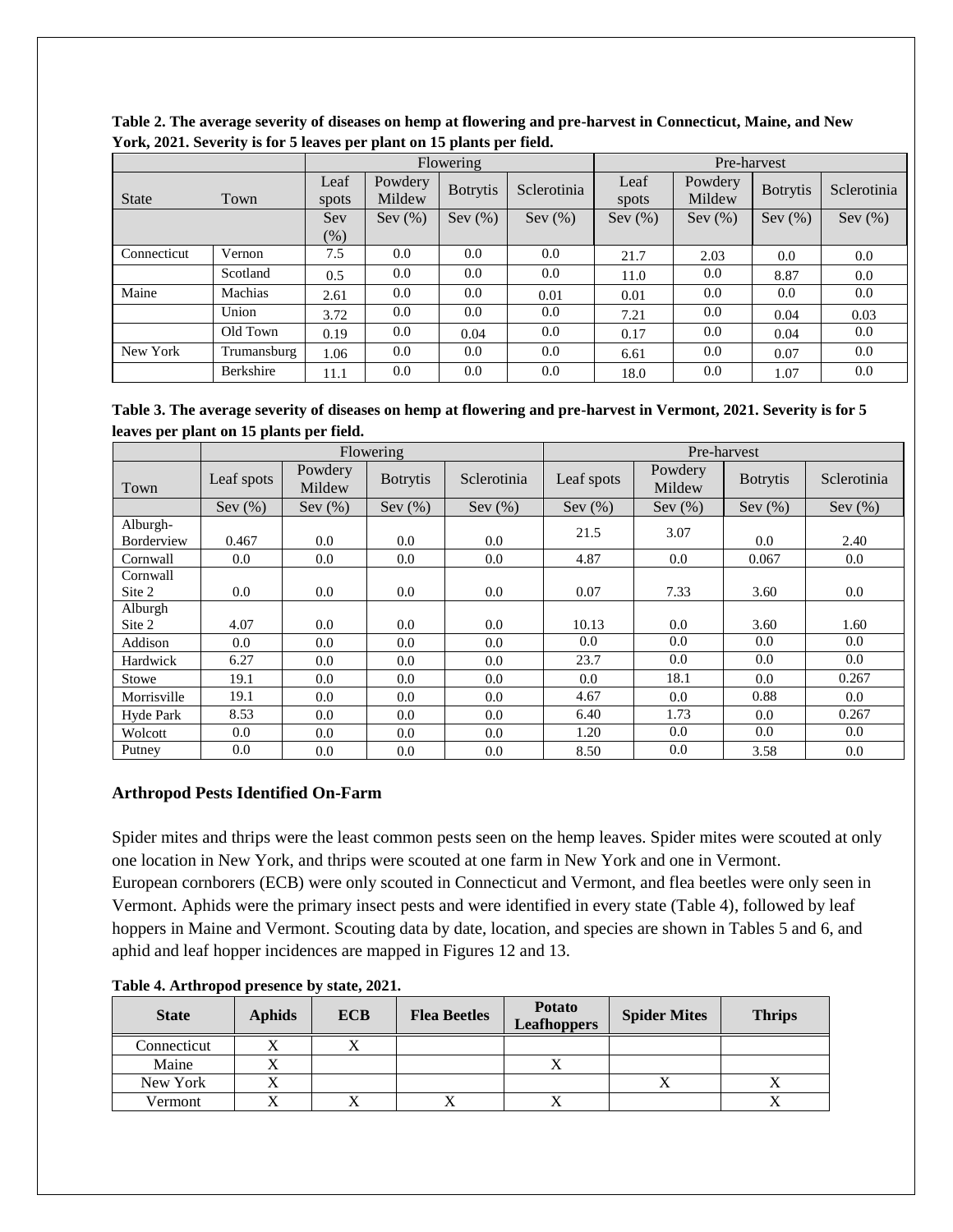

**Figure 12. Aphid incidence, 2021.** Average aphid incidence is represented by the size of the dot, which marks the farm location. The average incidence of all insects scouted is represented by the color of the marker.



**Figure 13. Potato leafhopper incidence, 2021.** Average leaf hopper incidence is represented by the size of the dot, which marks the farm location. The average incidence of all insects scouted is represented by the color of the marker.

Low average incidence (all insect)  $\Box$  High average incidence (all insect)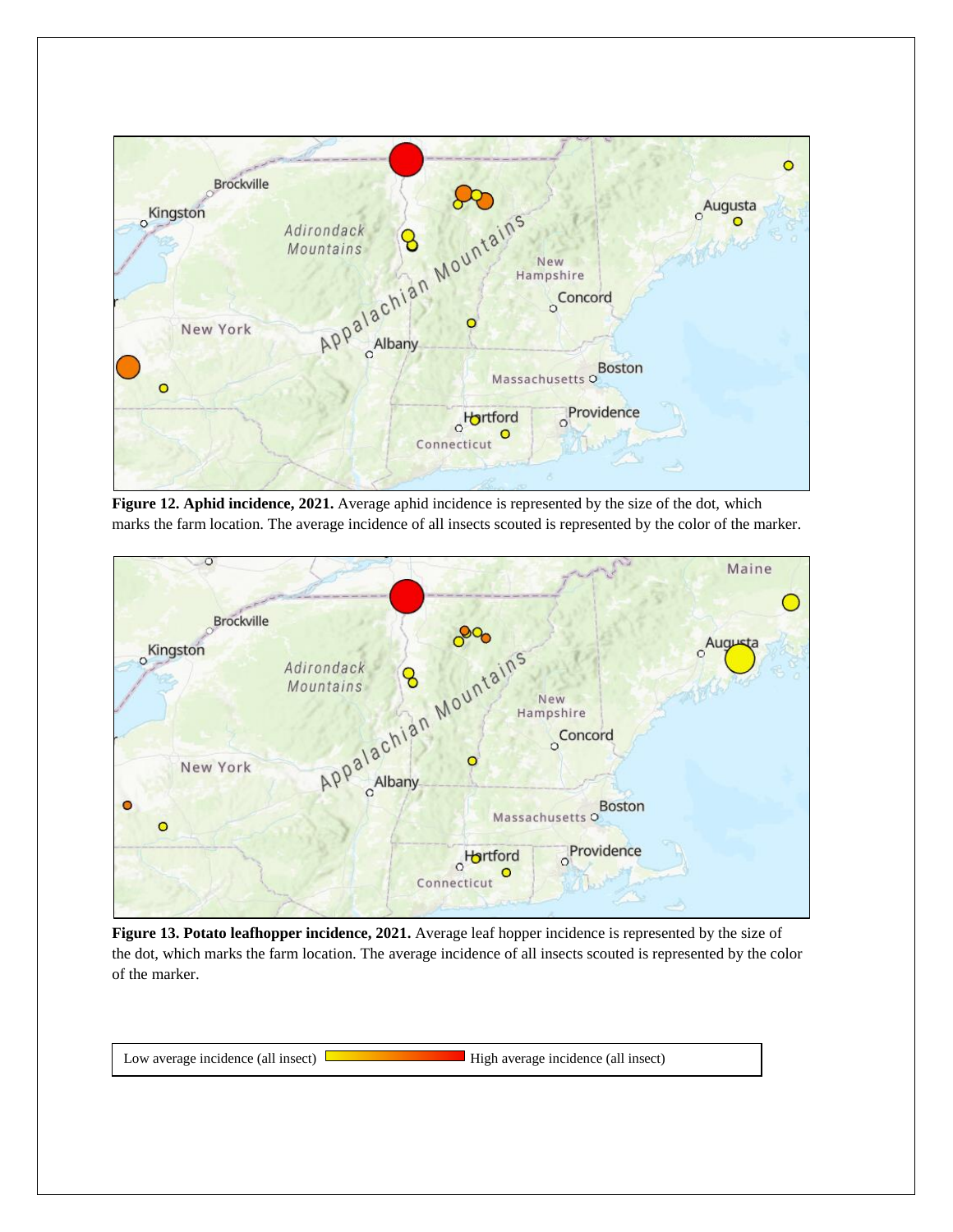|              |             | Flowering |            |                |                |                           |               |       | Pre-harvest |                |                |                           |               |  |
|--------------|-------------|-----------|------------|----------------|----------------|---------------------------|---------------|-------|-------------|----------------|----------------|---------------------------|---------------|--|
|              |             | Aphid     | <b>ECB</b> | Spider<br>Mite | Flea<br>Beetle | Potato<br>Leaf-<br>hopper | <b>Thrips</b> | Aphid | <b>ECB</b>  | Spider<br>Mite | Flea<br>Beetle | Potato<br>Leaf-<br>hopper | <b>Thrips</b> |  |
| <b>State</b> | Town        | Inc       | Inc        | Inc            | <b>Inc</b>     | Inc                       | Inc           | Inc   | <b>Inc</b>  | Inc            | Inc            | Inc                       | Inc           |  |
| Connecticut  | Vernon      | 0.0       | 0.03       | 0.0            | 0.0            | 0.0                       | 0.0           | 0.2   | 0.6         | 0.0            | 0.0            | 0.0                       | 0.0           |  |
|              | Scotland    | 0.0       | 0.0        | 0.0            | 0.0            | 0.0                       | 0.0           | 0.0   | 0.0         | 0.0            | 0.0            | 0.0                       | 0.0           |  |
| Maine        | Machias     | 0.0       | 0.0        | 0.0            | 0.0            | 0.0                       | 0.0           | 0.0   | 0.0         | 0.0            | 0.0            | 0.0                       | 0.0           |  |
|              | Union       | 0.027     | 0.0        | 0.0            | 0.0            | 0.613                     | 0.0           | 0.0   | 0.0         | 0.0            | 0.0            | 0.2                       | 0.0           |  |
|              | Old Town    | 0.03      | 0.0        | 0.0            | 0.0            | 0.17                      | 0.0           | 0.01  | 0.0         | 0.0            | 0.0            | 0.13                      | 0.0           |  |
| New York     | Trumansburg | 0.03      | 0.0        | 0.0            | 0.0            | 0.0                       | 0.0           | 5.04  | 0.0         | 0.01           | 0.0            | 0.0                       | 0.03          |  |
|              | Berkshire   | 0.0       | 0.0        | 0.0            | 0.0            | 0.0                       | 0.0           | 0.0   | 0.0         | 0.0            | 0.0            | 0.0                       | 0.0           |  |

**Table 5. Average number of arthropods per leaf, Connecticut, Maine, and New York, 2021. Incidence is for 5 leaves per plant on 15 plants per field.** 

**Table 6. Average number of arthropods per leaf during two scouting periods, Vermont, 2021. Incidence is for 5 leaves per plant on 15 plants per field.**

|                        |         |            |                        | Flowering      |                      | Pre-harvest   |        |            |                        |                |                      |         |
|------------------------|---------|------------|------------------------|----------------|----------------------|---------------|--------|------------|------------------------|----------------|----------------------|---------|
|                        | Aphids  | <b>ECB</b> | Spider<br><b>Mites</b> | Flea<br>Beetle | Potato<br>Leafhopper | <b>Thrips</b> | Aphids | <b>ECB</b> | Spider<br><b>Mites</b> | Flea<br>Beetle | Potato<br>Leafhopper | Thrips  |
| Town                   | Inc     | Inc        | Inc                    | Inc            | Inc                  | Inc           | Inc    | Inc        | Inc                    | Inc            | Inc                  | Inc     |
| Alburgh-<br>Borderview | 1.32    | 0.0        | 0.0                    | 0.0            | 0.027                | $0.0\,$       | 7.17   | 0.027      | 0.0                    | $0.0\,$        | 0.947                | 0.0     |
| Alburgh 2              | 0.027   | 0.04       | 0.0                    | 0.107          | $0.0\,$              | 0.0           | 0.413  | 0.04       | 0.0                    | 0.0            | 0.0                  | $0.0\,$ |
| Cornwall 1             | $0.0\,$ | $0.0\,$    | 0.0                    | 0.0267         | 0.013                | 0.08          | 0.36   | 0.0        | 0.0                    | $0.0\,$        | 0.0                  | 0.0     |
| Cornwall 2             | 0.0     | 0.0        | 0.0                    | 0.0            | $0.0\,$              | 0.0           | 0.707  | 0.0        | 0.0                    | 0.0            | 0.0                  | 0.0     |
| Addison                | 0.413   | 0.013      | 0.0                    | 0.027          | 0.093                | 0.0           | 0.84   | 0.027      | 0.0                    | $0.0\,$        | 0.0                  | 0.0     |
| Hardwick               | 2.65    | $0.0\,$    | 0.0                    | 0.0            | $0.0\,$              | 0.0           | 0.107  | 0.0        | 0.0                    | 0.0            | 0.013                | 0.0     |
| Stowe                  | 0.08    | 0.0        | 0.0                    | 0.0            | 0.053                | 0.0           | 0.0    | 0.0        | 0.0                    | 0.0            | 0.0                  | 0.0     |
| Morrisville            | 0.04    | $0.0\,$    | 0.0                    | 0.04           | 0.027                | 0.0           | 0.133  | 0.0        | 0.0                    | 0.0            | 0.0                  | 0.0     |
| Hyde Park              | 1.04    | $0.0\,$    | 0.0                    | 0.013          | $0.0\,$              | 0.0           | 1.63   | 0.0        | 0.0                    | 0.0            | 0.013                | 0.0     |
| Wolcott                | 0.507   | 0.0        | 0.0                    | 0.0            | 0.013                | 0.0           | 0.173  | 0.0        | 0.0                    | 0.0            | 0.013                | 0.0     |
| Putney                 | 0.0     | 0.0        | 0.0                    | 0.0            | 0.0                  | $0.0\,$       | 0.0    | 0.0        | 0.0                    | 0.0            | 0.0                  | 0.0     |

## **IPM (Integrated Pest Management)**

A good IPM program starts with proper scouting and identification aligned with integrated approach to management to keep pest populations from causing significant yield and quality loss.

Regular scouting of hemp is a way to monitor pest populations and potential problems that may arise. Generally, scouting the underside of three leaves/plant in each variety is recommended weekly. Releasing noninvasive beneficial insects/natural enemies like ladybugs can be done to control pests. Trichogramma wasps, which can help control European corn borer populations, can be purchased as cards or eggs at an insectary or online, such as at arbico-organics.com and groworganic.com. Trichogramma wasps are parasitoids that lay their eggs inside European corn borer eggs, preventing them from hatching. They can be released when the moths are beginning to lay eggs, within a week of the start of the moth flight. Naturally occurring predators can also be promoted by planting adjacent flowering plants.